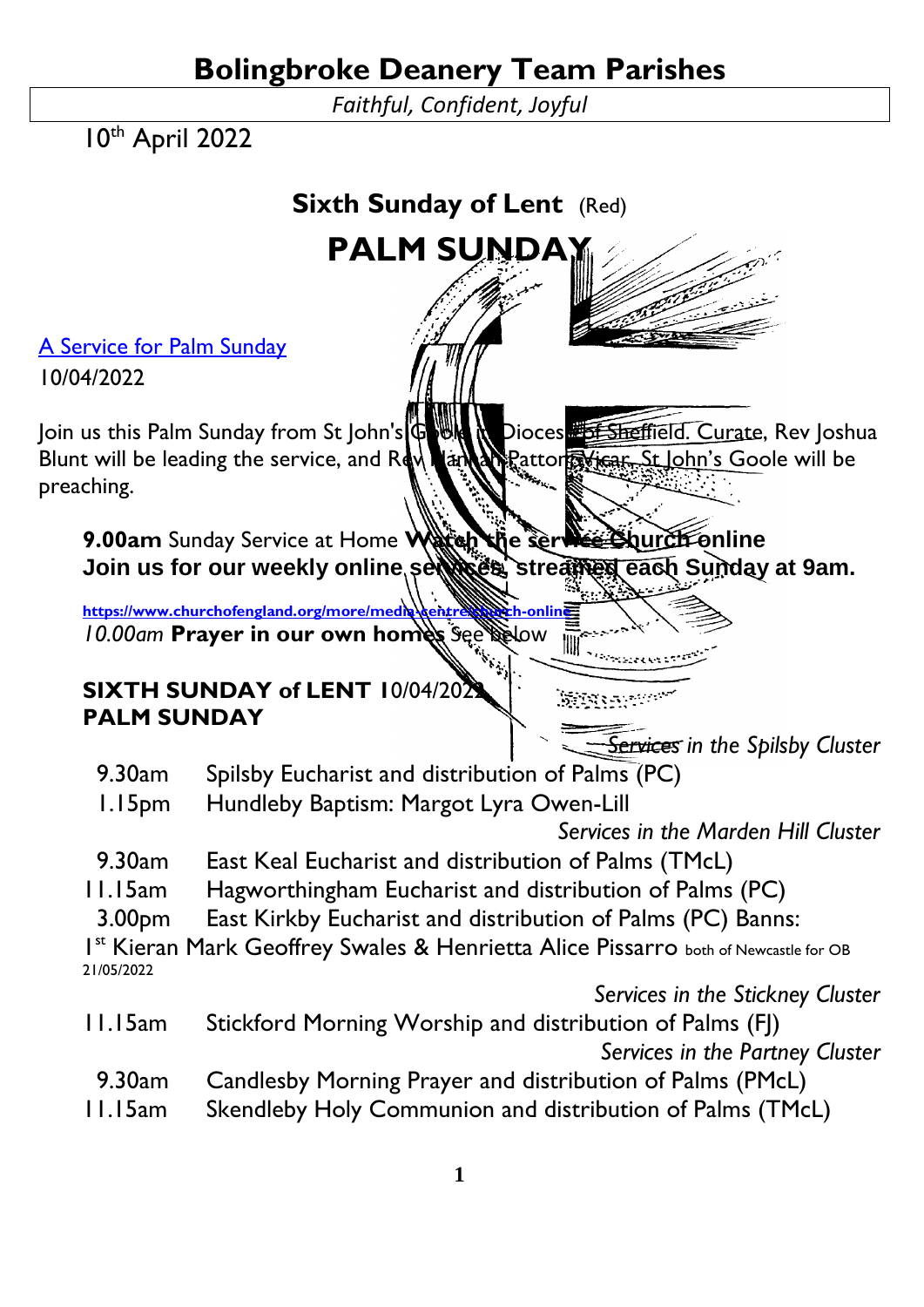| <b>HOLY WEEK 2022 Bolingbroke Team</b> |                    |                                                 |                                                             |  |
|----------------------------------------|--------------------|-------------------------------------------------|-------------------------------------------------------------|--|
| Monday 29 <sup>th</sup>                | 11.00am            | Old Bolingbroke                                 | Stations of the<br>Cross/Ukraine                            |  |
| Tuesday 30th                           | 11.00am            | <b>Lincoln Cathedral</b>                        | <b>Chrism Mass</b>                                          |  |
| Wednesday 31 <sup>st</sup>             | 10.30am            | <b>Spilsby St James</b>                         | Eucharist                                                   |  |
|                                        | 6.30pm             | Hundleby                                        | Women of Holy Week<br>& Compline                            |  |
| <b>Maundy Thursday</b>                 | 7.00pm             | <b>Spilsby St James</b>                         | <b>Eucharist of the Last</b><br>Supper and Watch to<br>10am |  |
|                                        | 7.00pm             | <b>Stickford</b>                                | <b>Maundy Service</b>                                       |  |
|                                        | 7.00pm             | Harrington                                      | <b>Holy Communion</b>                                       |  |
| <b>Good Friday</b>                     | 8.00am             | Spilsby                                         | <b>Morning Prayer</b>                                       |  |
|                                        | 10.00am            | New Leake                                       | Reflections on the<br>Cross                                 |  |
|                                        | 11.45am            | Meet Spilsby RC or<br><b>Methodist Churches</b> | <b>Walk of Witness</b>                                      |  |
|                                        | 12noon             | <b>Spilsby Franklin</b><br><b>Statue</b>        | <b>United Good Friday</b>                                   |  |
|                                        | 2.00pm             | <b>Ruckland</b>                                 | <b>Meditation &amp; Prayer</b>                              |  |
|                                        | 2.00 <sub>pm</sub> | Partney                                         | <b>Meditation &amp; Prayer</b>                              |  |
|                                        | 2.00 <sub>pm</sub> | <b>Spilsby St James</b>                         | Reflections on the<br>Cross                                 |  |
|                                        | 3.00pm             | <b>East Kirkby</b>                              | Reflections on the<br>Cross                                 |  |
|                                        | 6.30pm             | Hundleby                                        | Women of Holy Week<br>& Compline                            |  |
| <b>Holy Saturday</b>                   | 10.00am            | <b>Spilsby</b>                                  | <b>Easter Garden</b>                                        |  |
|                                        | 7.00pm             | <b>Spilsby</b>                                  | Easter Vigil                                                |  |
|                                        | 7.00pm             | Old Bolingbroke                                 | Easter Vigil                                                |  |

# **Bolingbroke Churches on line:**

We will continue to publish a short video on YouTube and link it to our website. **Our Web Site** *<http://lincoln.ourchurchweb.org.uk/spilsby/index.php>* **Bolingbroke Team Churches - watch our videos**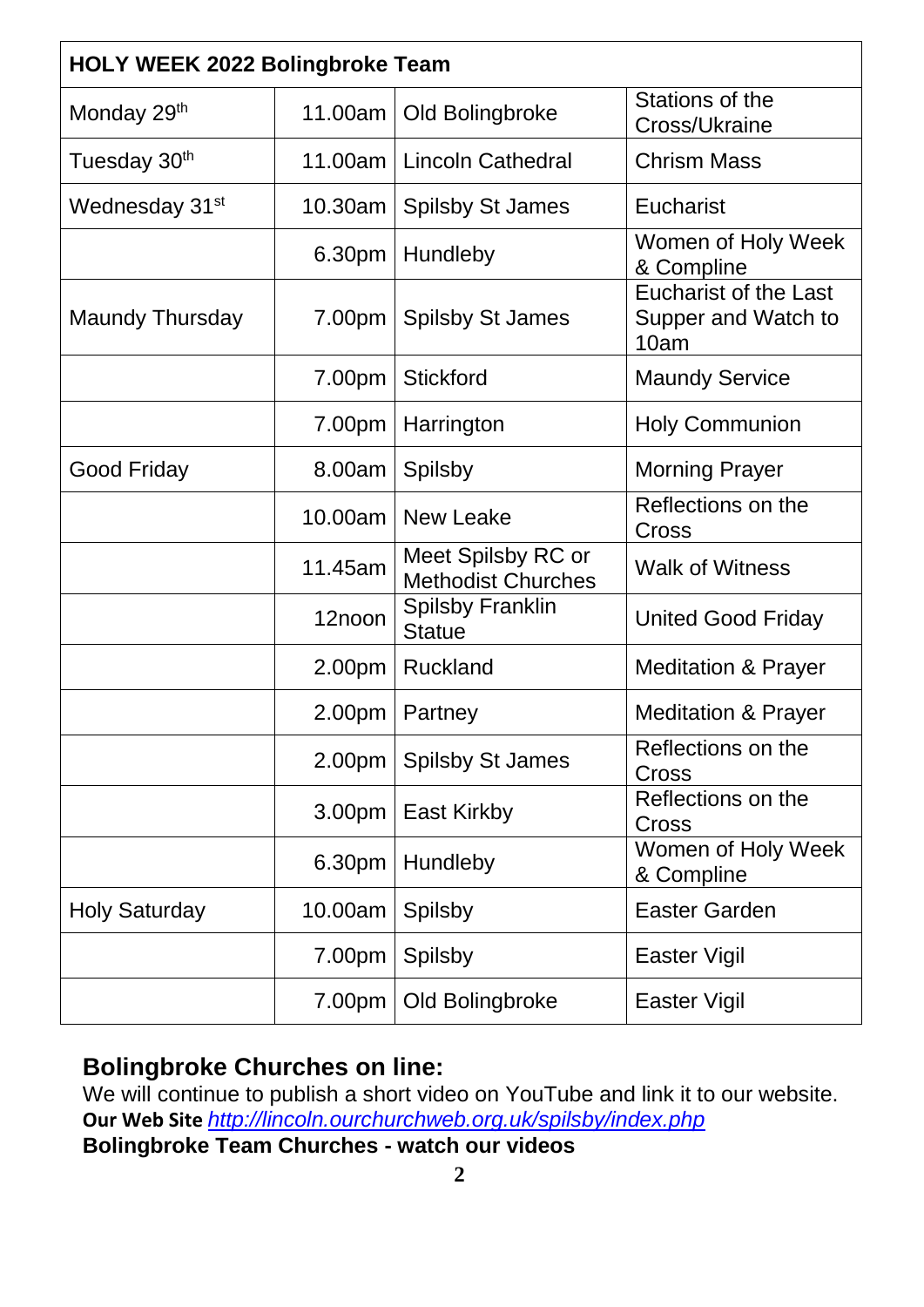# **EASTER SUNDAY** 17/04/2022

*Services in the Spilsby Cluster*

| 9.30am     | Spilsby Eucharist (PC)                                                                          |                                     |
|------------|-------------------------------------------------------------------------------------------------|-------------------------------------|
| 11.15am    | Hundleby Eucharist (PC)                                                                         |                                     |
| 3.00pm     | Firsby Evensong (PC)                                                                            |                                     |
|            |                                                                                                 | Services in the Marden Hill Cluster |
| 9.30am     | East Keal Eucharist (JC)                                                                        |                                     |
|            |                                                                                                 | Services in the Stickney Cluster    |
| 11.15am    | Stickney Holy Communion (FI) Banns:                                                             |                                     |
| 21/05/2022 | 2 <sup>nd</sup> Kieran Mark Geoffrey Swales & Henrietta Alice Pissarro both of Newcastle for OB |                                     |
| $3-5pm$    | <b>Stickney St Luke Afternoon Teas</b>                                                          |                                     |
|            |                                                                                                 | Services in the Partney Cluster     |
| 11.15am    | Partney Holy Communion (TMcL)                                                                   |                                     |
| 3.00pm     | <b>Aswardby Evening Prayer</b>                                                                  |                                     |
|            |                                                                                                 | Services in South Ormsby            |
| 9.30am     | <b>Tetford Holy Communion (TMcL) Banns</b>                                                      |                                     |
|            |                                                                                                 |                                     |

NB The date of **Bingo at Stickford** for the Queen's Jubilee has been changed to **Saturday 30th April at 2pm in Stickford Community Centre**, not as advertised in the Grapevine.

# **Private Prayer in the Following Churches:**

| St James Spilsby           | Daily               | 08.00 to 16.00 |
|----------------------------|---------------------|----------------|
| <b>St Mary Hundleby</b>    | Daily               | 10.00 to 14.00 |
| <b>St Helen East Keal</b>  | Daily               | 10.00 to 15.00 |
| <b>St Helen West Keal</b>  | Saturday and Sunday | 10.00 to 16.00 |
| <b>St Nicholas Partney</b> | <b>Thursdays</b>    | 11.30 to 12.30 |
| <b>St Mary Tetford</b>     | Wednesdays          | 11.30 to 12.30 |
| <b>St Luke Stickney</b>    | Daily               | 10.00 to 16.00 |
| <b>St Helen Stickford</b>  | Daily               | 10.00 to 16.00 |
|                            |                     |                |

# **Spilsby Daily 8am Morning Prayer & at Noon**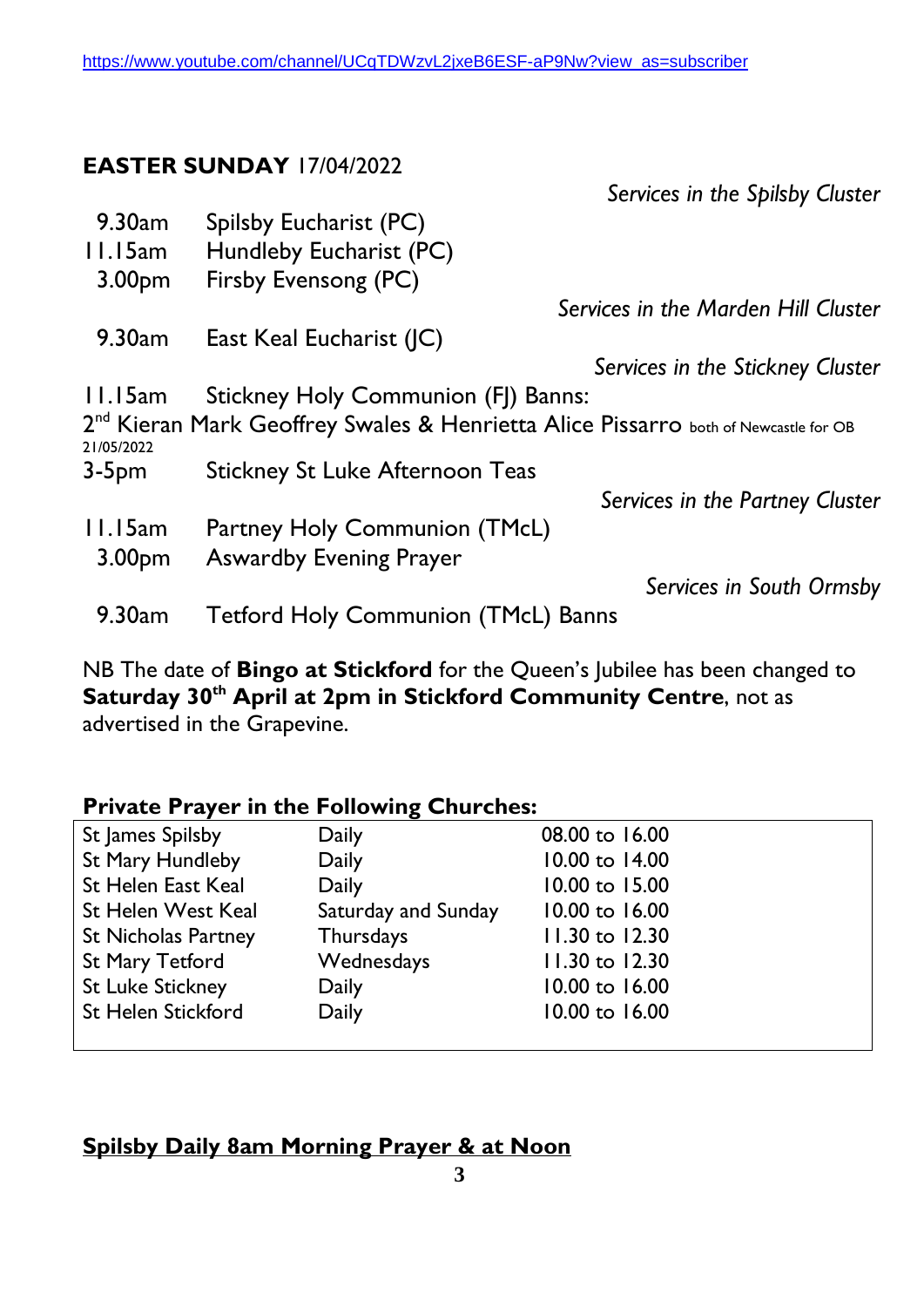# **God of love, turn our hearts to Your ways and give us peace. Amen**

# *The sick at home or in hospital,*

Nigel Worth, Kathleen, Molly, Veronica, Dorothy, Maggie J. Betty Brawn, Tristan, Michael P, Joan T. Mark, Jossie Lee, June, Hilary, Michael, Harriet, Rose L., Abby, Sheila Janes, Fleur, Mary, Jeff Mason, Rosie, Bob, (Baby) Chloe Lear, Lawrence, Ann Howman, John Prince, Sylvia Bonsey, Anthea B, Jo & John, Bessie Reddin, Mary Julyan, Norman Huntingford, Kerry Brown, Roy Harrison, Diana Douglas.

**The Departed:** Mary Pegg, John Moore(p), Fred Pearce, Jan Liotica, Kath Bell, Greta Crawford, Phillipa Martyn, Michael Brackenbury (P. Former Archdeacon of Lincoln & Curate of South Ormsby), Margo Saunders, Ian Whitworth, June Gibson, Claire Vines, Elizabeth Bibbings, Mark Baumber.

**Anniversary:** Mary Mead, Eileen Parker, Ralph Heller, George Griffin, Norma Bradley, Cliff Rowlett, Bill Donner, Kath Garner, Ray Cracknell, Alfred Simpson, Denis Baster, Barbara Hemingham, Eric Chapman, David Cooke, Alan Cornall, "Betty" Bradley, Judith Balderston, Frances Blackburn, Charles Mottley, Hilda Yates, Joyce Carse, Pearl Soulman, Kathleen Palmer, Colin Senior. Don Marshall, Peter Ireland, Marc Haywood, Patrick Moore, Brian Lenton, Nora Goodwin, Eileen Pocklington, Elsie Rogers, Ronald Hodges, Madge Gregory, John Large, Florence Beecham, Gordon Redding, Kath Henden, Beatrice Dawson, James Colin Chapman Richard Waters, Freda Wild, Mary Tuplin, Bill Thorold, Alan Reddish, Mark Faulkner Lucy Short, Ivy Todd, Marjory Bradley, Joyce Ellerby, Ernest Smith, Ray Stainton, Robin Healey, Robert Evers, Sylvia Page Patricia Wells, Michael Hedison, Ethel Harrison, Sylvia Emerson, June Ancaster, Vera Wroe, Joyce Jones, Richard Epton, Rebecca Shaw, Roy Nelson, Vera Willis, Jill Rhymer, Gordon Henman, Betty Armstrong, Joan Barrett, Maureen Clarke, Clifford Willetts, May Dickinson, Betty Leighton, Peter Allewell, John Lear, Trevor Thompson, Penny Holmes, Ken Whitbread, John Emmerson, Christine Pilcher, Colin Cragg, Jean Timmings, Gwen Worth, Sheila Mee, Sylvia Bell, Kate Benson, Joan Griffiths, Michael Dobson, Anthony "Nev" Chamberlain, Bob Kirk, Georgina English, Gill Denniff, John Milliken, Emma Masterton, David Mason, Jacylin Shaw, Sandra Gorham, John Hudson, Jean Jeffries, Ann Hicks, Janet Enderby, Prince Philip, +Robert Hardy.

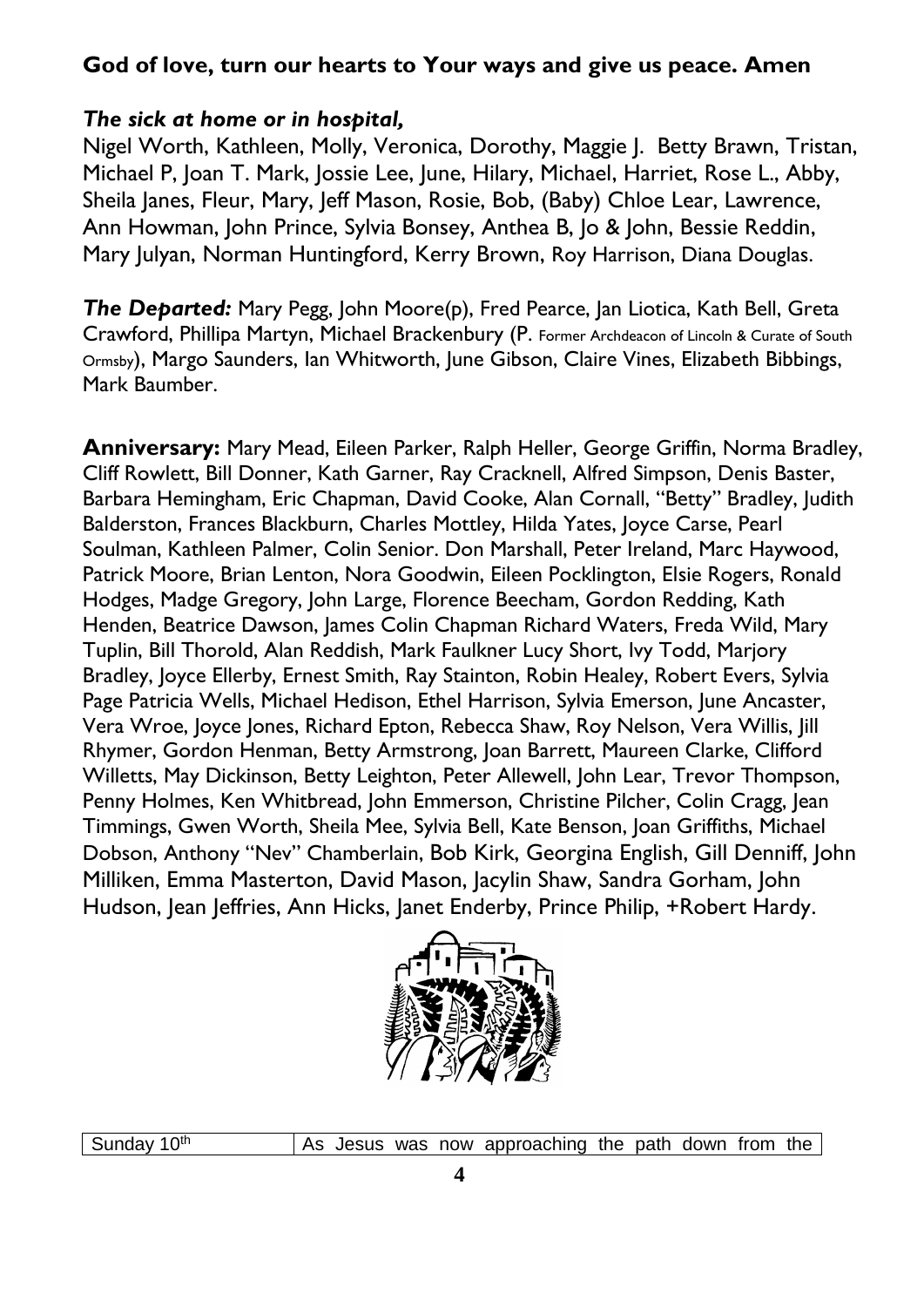| Palm Sunday                    | Mount of Olives, the whole multitude of the disciples began to<br>praise God joyfully with a loud voice for all the deeds of power<br>that they had seen, saying, "Blessed is the king who comes in<br>the name of the Lord! Peace in heaven, and glory in the<br>highest heaven!" Luke 19: 37 - 38 |  |  |
|--------------------------------|-----------------------------------------------------------------------------------------------------------------------------------------------------------------------------------------------------------------------------------------------------------------------------------------------------|--|--|
| <b>Fishing industry</b>        | The Church of North India (United)                                                                                                                                                                                                                                                                  |  |  |
| Monday11 <sup>th</sup>         | The South Lafford Group - In Vacancy                                                                                                                                                                                                                                                                |  |  |
| Monday of Holy Week            | Pray for the local clergy and Churchwardens who are<br>enabling our worship to continue at this time.                                                                                                                                                                                               |  |  |
| <b>Healthcare Services</b>     | The Diocese of Kuching - The Church of the Province of<br>South East Asia                                                                                                                                                                                                                           |  |  |
| Tuesday 12th                   | <b>Retired Clergy &amp; Readers</b>                                                                                                                                                                                                                                                                 |  |  |
| <b>Tuesday of Holy Week</b>    | Pray for all Clergy and readers with Permission to Officiate as<br>they exercise their ministry of support.                                                                                                                                                                                         |  |  |
| <b>Highways</b>                | The Diocese of Kumasi - The Church of the Province of West<br>Africa (Ghana Province)                                                                                                                                                                                                               |  |  |
| Wednesday 13th                 | Those with a General Preacher's Licence                                                                                                                                                                                                                                                             |  |  |
| Wednesday of<br><b>Holy</b>    | Pray for all who exercise their ministry within specific sectors                                                                                                                                                                                                                                    |  |  |
| Week                           | and not within particular Parishes.                                                                                                                                                                                                                                                                 |  |  |
| <b>Horticulture</b>            | The Diocese of Kumi - The Church of the Province of<br>Uganda                                                                                                                                                                                                                                       |  |  |
| Thursday 14th                  | Jesus said: 'Very truly, I tell you, whoever receives one whom                                                                                                                                                                                                                                      |  |  |
| Maundy Thursday                | I send receives me; and whoever receives me receives him                                                                                                                                                                                                                                            |  |  |
|                                | who sent me.' John 13:20                                                                                                                                                                                                                                                                            |  |  |
|                                |                                                                                                                                                                                                                                                                                                     |  |  |
| <b>Hospices</b>                | The Diocese of Kurunegala - Extra Provincial to the<br>Archbishop of Canterbury (The Church of Ceylon)                                                                                                                                                                                              |  |  |
| Friday 15th                    | Then Jesus, knowing all that was to happen to him, came                                                                                                                                                                                                                                             |  |  |
| Good Friday                    | forward and asked them, "Whom are you looking for?" They                                                                                                                                                                                                                                            |  |  |
|                                | answered, "Jesus of Nazareth." Jesus replied, "I am he." John                                                                                                                                                                                                                                       |  |  |
|                                | $18:4-5$                                                                                                                                                                                                                                                                                            |  |  |
| <b>Hospitality</b>             | The Diocese of Kushtia – The (united) Church of Bangladesh                                                                                                                                                                                                                                          |  |  |
| Saturday 16th                  | Now there was a garden in the place where he was crucified,                                                                                                                                                                                                                                         |  |  |
| <b>Easter Eve</b>              | and in the garden there was a new tomb in which no one had                                                                                                                                                                                                                                          |  |  |
|                                | ever been laid. And so, because it was the Jewish day of                                                                                                                                                                                                                                            |  |  |
|                                | Preparation, and the tomb was nearby, they laid Jesus there.                                                                                                                                                                                                                                        |  |  |
|                                | John 19: 41-42                                                                                                                                                                                                                                                                                      |  |  |
|                                |                                                                                                                                                                                                                                                                                                     |  |  |
| <b>Judiciary</b><br>&<br>Legal | The Diocese of Kutigi – The Church of Nigeria (Anglican                                                                                                                                                                                                                                             |  |  |
| <b>Services</b>                | Communion) (Lokoja Province)                                                                                                                                                                                                                                                                        |  |  |
| Sunday 17th<br>Easter Day      | Mary Magdalene went and announced to the disciples, "I<br>have seen the Lord"; John 20: 18.                                                                                                                                                                                                         |  |  |
| Leisure and<br><b>Sports</b>   |                                                                                                                                                                                                                                                                                                     |  |  |
| <b>Activities</b>              | The Church of Pakistan (United)                                                                                                                                                                                                                                                                     |  |  |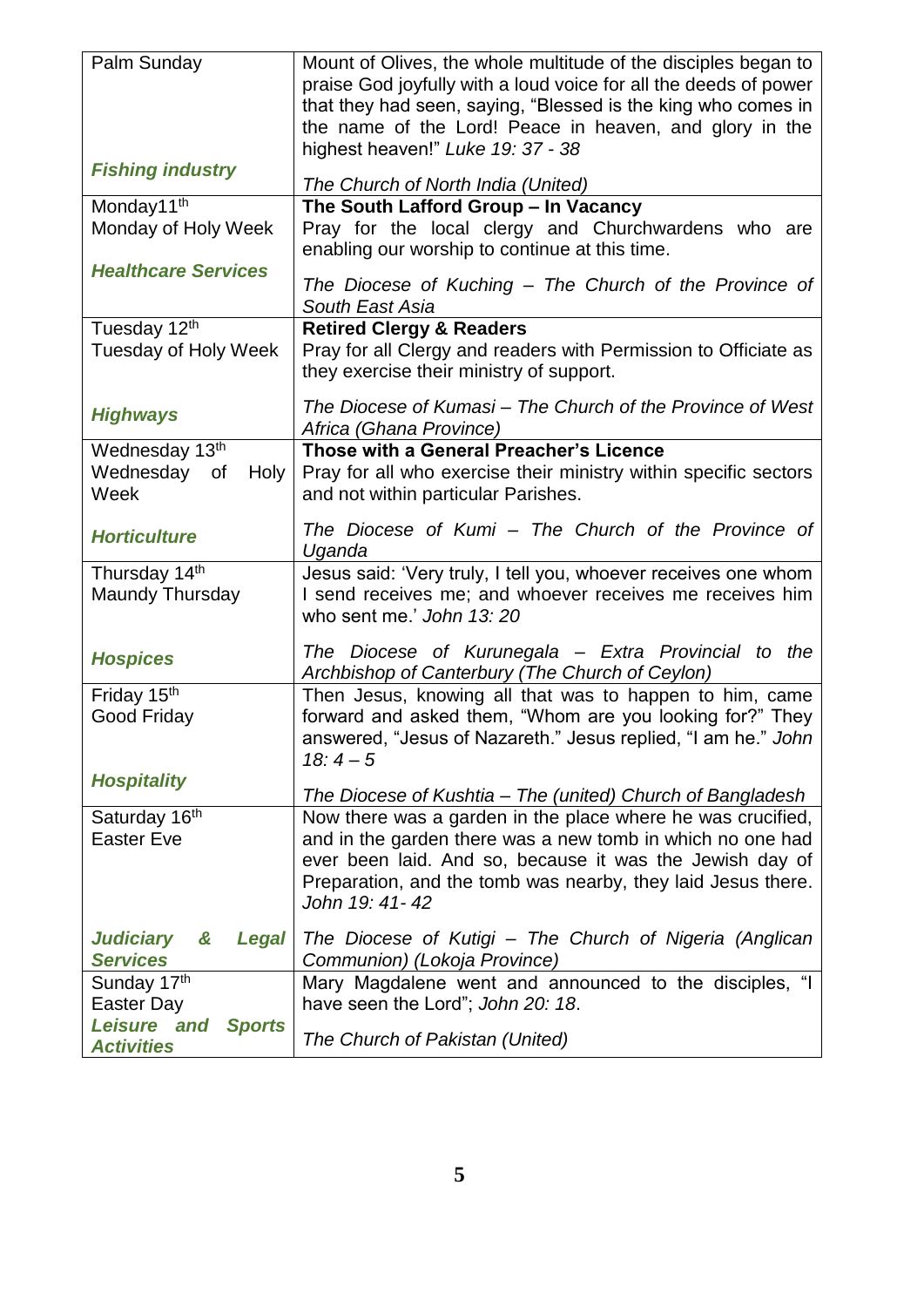# **Bolingbroke Team Ministry Palm Sunday 2022**



Lord God, let us approach with shouts of praise: hosanna in the highest! Let us draw close to you on this day that caused disturbance and disruption. Let us approach the throne of the one who came as a humble servant, who came to set us free, to change things for ever.

**Hosanna to the Son of David. Blessed is he who comes in the name of the Lord.**

*Hymn*

*All glory, laud, and honour to thee, Redeemer, King, To whom the lips of children made sweet hosannas ring.*

| Thou art the King of Israel, thou David's royal Son,<br>Who in the Lord's name comest, the King and blessed one.    | Chorus  |
|---------------------------------------------------------------------------------------------------------------------|---------|
| The company of angels are praising thee on high,<br>And mortal men and all things created make reply.               | Chorus  |
| The people of the Hebrews with palms before thee went;<br>Our praise and prayer and anthems before thee we present. | Chorus  |
| To thee, before thy passion, they sang their hymns of praise;<br>To thee, now high exalted, our melody we raise.    | Chorus. |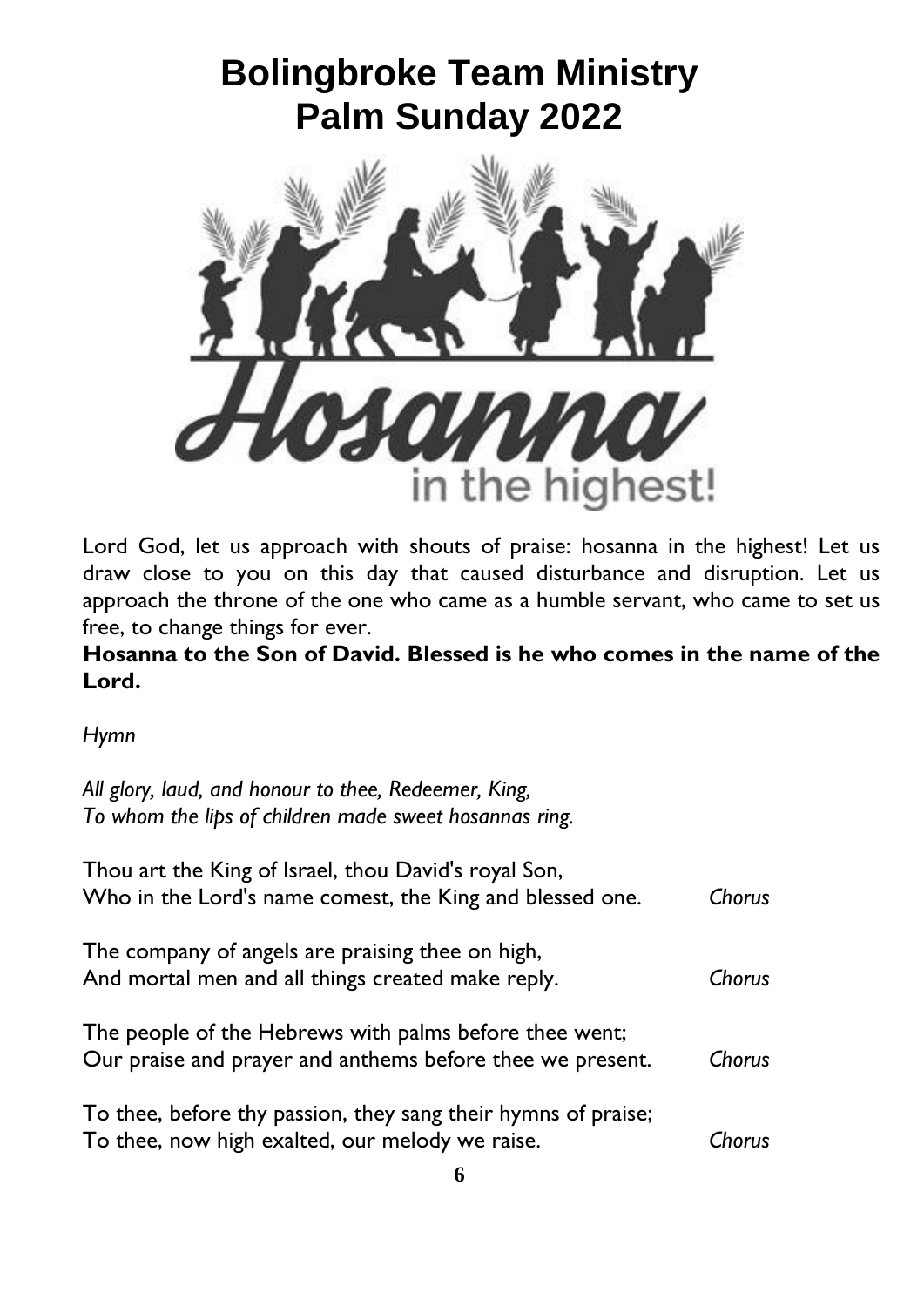Thou didst accept their praises; accept the love we bring, Who in all good delightest, thou good and gracious King. *Chorus*

### Reading: Luke 19: 28 - 40

## *Jesus' Triumphal Entry into Jerusalem*

After Jesus had said this, he went on ahead, going up to Jerusalem.

When he had come near Bethphage and Bethany, at the place called the Mount of Olives, he sent two of the disciples, saying, 'Go into the village ahead of you, and as you enter it you will find tied there a colt that has never been ridden. Untie it and bring it here. If anyone asks you, "Why are you untying it?" just say this: "The Lord needs it."' So those who were sent departed and found it as he had told them. As they were untying the colt, its owners asked them, 'Why are you untying the colt?' They said, 'The Lord needs it.' Then they brought it to Jesus; and after throwing their cloaks on the colt, they set Jesus on it. As he rode along, people kept spreading their cloaks on the road. As he was now approaching the path down from the Mount of Olives, the whole multitude of the disciples began to praise God joyfully with a loud voice for all the deeds of power that they had seen, saying,

'Blessed is the king who comes in the name of the Lord!

Peace in heaven, and glory in the highest heaven!'

Some of the Pharisees in the crowd said to him, 'Teacher, order your disciples to stop.' He answered, 'I tell you, if these were silent, the stones would shout out.' This is the word of the Lord

Thanks be to God.

# *Collect*

Let us pray for a closer union with Christ in his suffering and in his glory.

True and humble king, hailed by the crowd as Messiah: grant us the faith to know you and love you, that we may be found beside you on the way of the cross, which is the path of glory. Amen

## *A Reading from the Old Testament – Isaiah 50: 4 - 9*

The Lord God has given me the tongue of a teacher, that I may know how to sustain the weary with a word. Morning by morning he wakens - wakens my ear to listen as those who are taught. The Lord God has opened my ear, and I was not rebellious, I did not turn backwards.

I gave my back to those who struck me, and my cheeks to those who pulled out the beard; I did not hide my face from insult and spitting. The Lord God helps me; therefore I have not been disgraced; therefore I have set my face like flint, and I know that I shall not be put to shame; he who vindicates me is near. Who will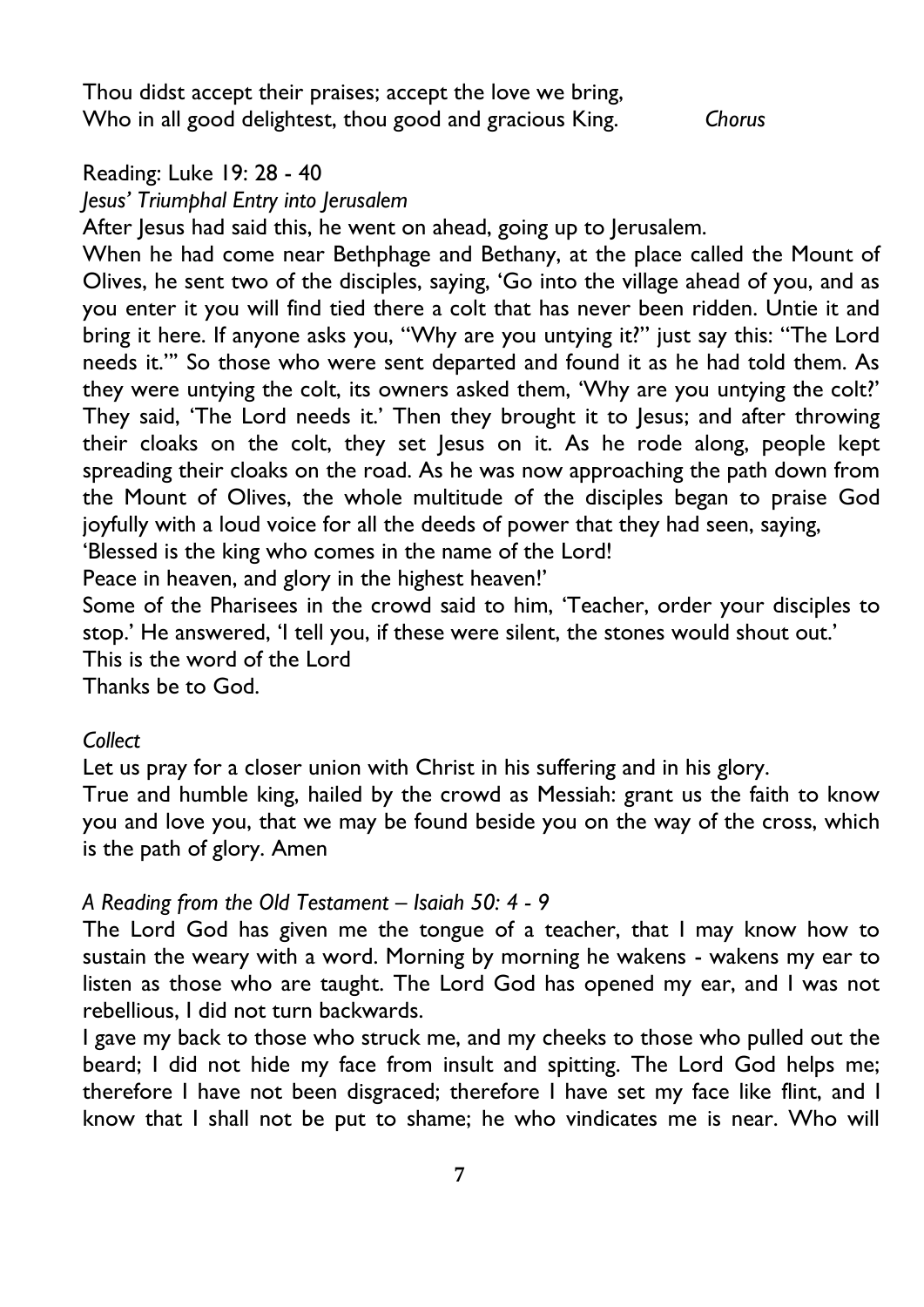contend with me? Let us stand up together. Who are my adversaries? Let them confront me. It is the Lord God who helps me; who will declare me guilty? This is the Word of the Lord Thanks be to God

# *Homily from the Diocesan Website*

On Palm Sunday a dual theme runs through the readings, the themes of servanthood and glory. One might wonder what one has to do with the other! Yet if these dual themes of servanthood and glory are separated or pitted against one another, the entire mystery of the passion, and in turn the mystery of our life in Christ, will be thrown hopelessly off kilter.

In the liturgy we move from the exaltations of "Hosanna! Blessed is the one who comes in the name of the Lord", to the image of the obedient servant of God who saved others but would not save himself. The passion of Jesus carries within it this dual reality, often split apart by various segments of the Church, some speaking of a "theology of the cross" whilst others concentrate on a "theology of glory," as if we are forced to proclaim either Christ's cross or God's glory. Either side of the mystery of the Passion, if separated from the other, will result in misinterpretation or abuse.

One side proclaims that Christ's passion, and therefore our life in Christ, is about humble servanthood. The cross of Christ is a servant's burden. We are Christ's servants as Christ is the servant of God.

The other side of the passion is that of glory. The cross of Christ is the throne of victory; therefore, life in Christ is to know that we are the heirs of salvation and heralds of that salvation to the world.

The two sides of the passion and therefore the two sides of life in Christ are to be held in balance. When we have a balanced understanding of the meaning of the passion, there will be no need to choose between servanthood and glory, between social ministry and evangelism, between action and adoration. Holding to the dual mystery is the key to maintaining a balanced and faithful life in Christ.

This dual reality is one of humanity and yet divinity, it is of servanthood and yet glory, it is a loaf which is body broken and yet the bread of heaven, it is of blood that is spilled that is yet the cup of salvation.

So, Palm Sunday takes us from adulation to betrayal and desertion. We know that the very crowds who shout "Hooray" will yell "Crucify him." One of Jesus' closest followers will betray him. Most of the disciples will desert when things get tough. The religious leaders, convinced that they are protecting Judaism from the upstart prophet will plot with cynical Roman politicians to kill Jesus.

When Jesus begins his journey into the Holy City, he is soon surrounded by excited crowds. They have heard that this prophet heals, feeds, raises from the dead.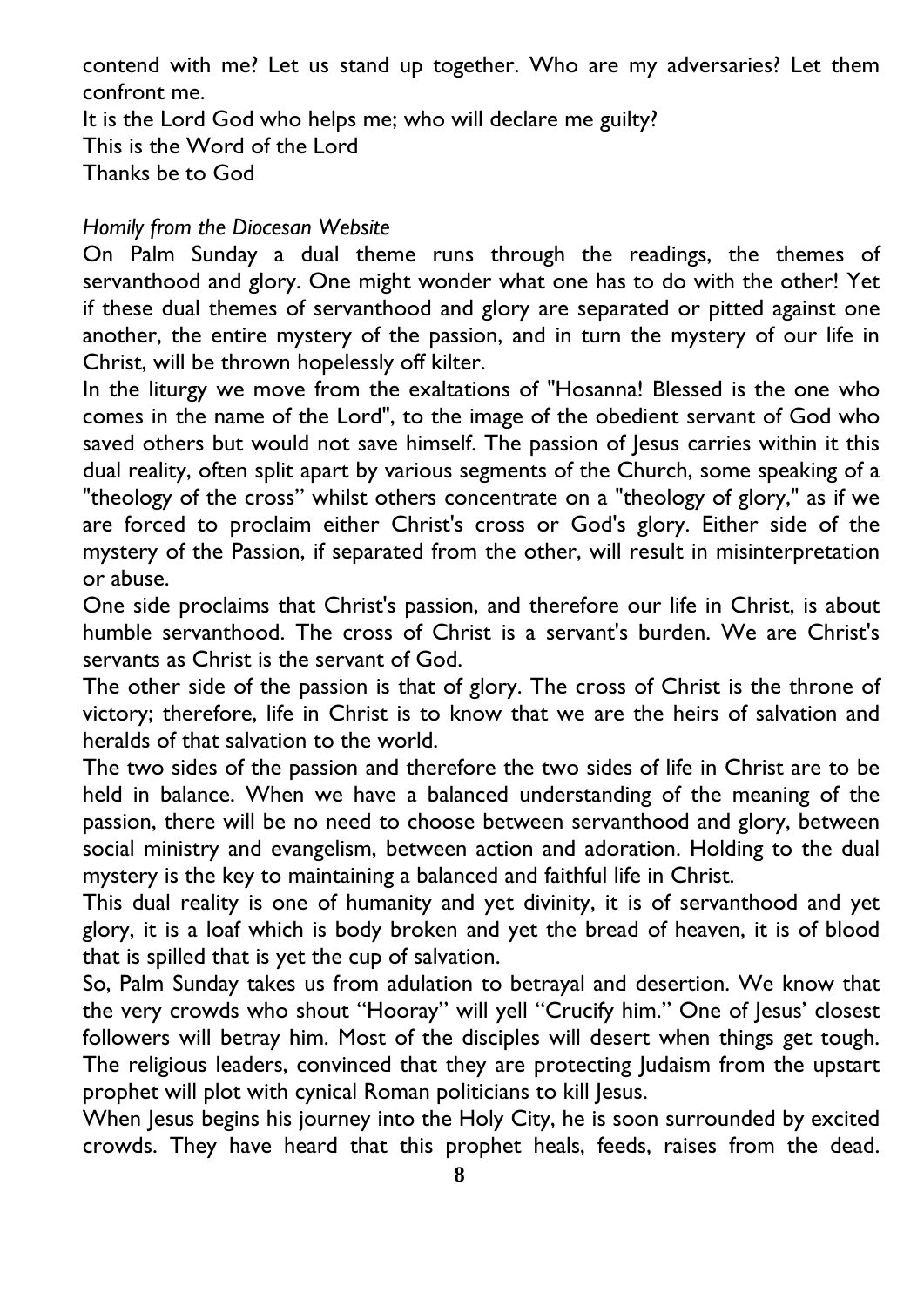Perhaps he will solve all their problems. Perhaps he will throw the occupying Romans out and restore the Jewish Kingdom. Is this Man indeed the Chosen One? Others have pronounced themselves to be the Messiah and have proven to be no such thing. Yet the hopes, aspirations, and demands of the people remain high. Maybe this time God will act. Jesus' followers were caught up in this excitement. All their fears about Jesus entering Jerusalem, his words about being killed there, are forgotten in the excitement of the reception. They must have felt very important, those disciples, as the crowds cheered.

In a few short days the crowds will decide that there's nothing in anything Jesus says or does that is good for them. The disciples, or almost all of them, will separate themselves from Jesus and run for cover. Judas will betray his Lord. The religious leaders and politicians will handle the matter with speed, and a man will die.

We may well ask ourselves which role we play in this human drama. Do we test God, Jesus, the Spirit in terms of "What is in it for me?" The crowd did. Do we run from Jesus and hide behind self-preservation? How ironic it is that the religious leaders and most of the disciples acted from self-interest. The Chief Priests convinced themselves that an unholy murder was justified to safeguard the institution. The disciples perhaps convinced themselves that if the work was to continue, they should protect themselves from arrest and punishment.

Over and over again in the long story of the church, Christian people have acted the roles we encounter today, not just on Palm Sunday, but in the daily life of parishes, dioceses, and the national church.

The question posed by that old African American song, "Were you there when they crucified my Lord?" points not to St. John and the Marys, but to the rest of us. How often have we deserted our church when we haven't obtained the things we think we need? How often have we turned on priests or fellow Christians when they have spoken the truth to us? How often have we put the institution before Jesus? How often have we just run away when things got tough? These sins are alive and well and flourish today as they did then.

This isn't an outdated story. This is life.

For a moment, just a moment, it is good that the lessons today end with death, with no hope, with Jesus alone and dying. For in this Holy Week, which begins today, we have much dying to do, and dying hurts, and dying risks the end of everything. Yet as a community of Christians here today and as individuals, it is, as St Paul tells us, "in dying that we live."

Let us then offer our selfishness, corporate and individual, in Jesus to God as we walk to the Cross. Then in the silence of Good Friday we wait.

*Questions for Reflection*

- 1. How often do we go from shouting "Hosanna" to "Crucify"?
- 2. What motivates people to follow a crowd?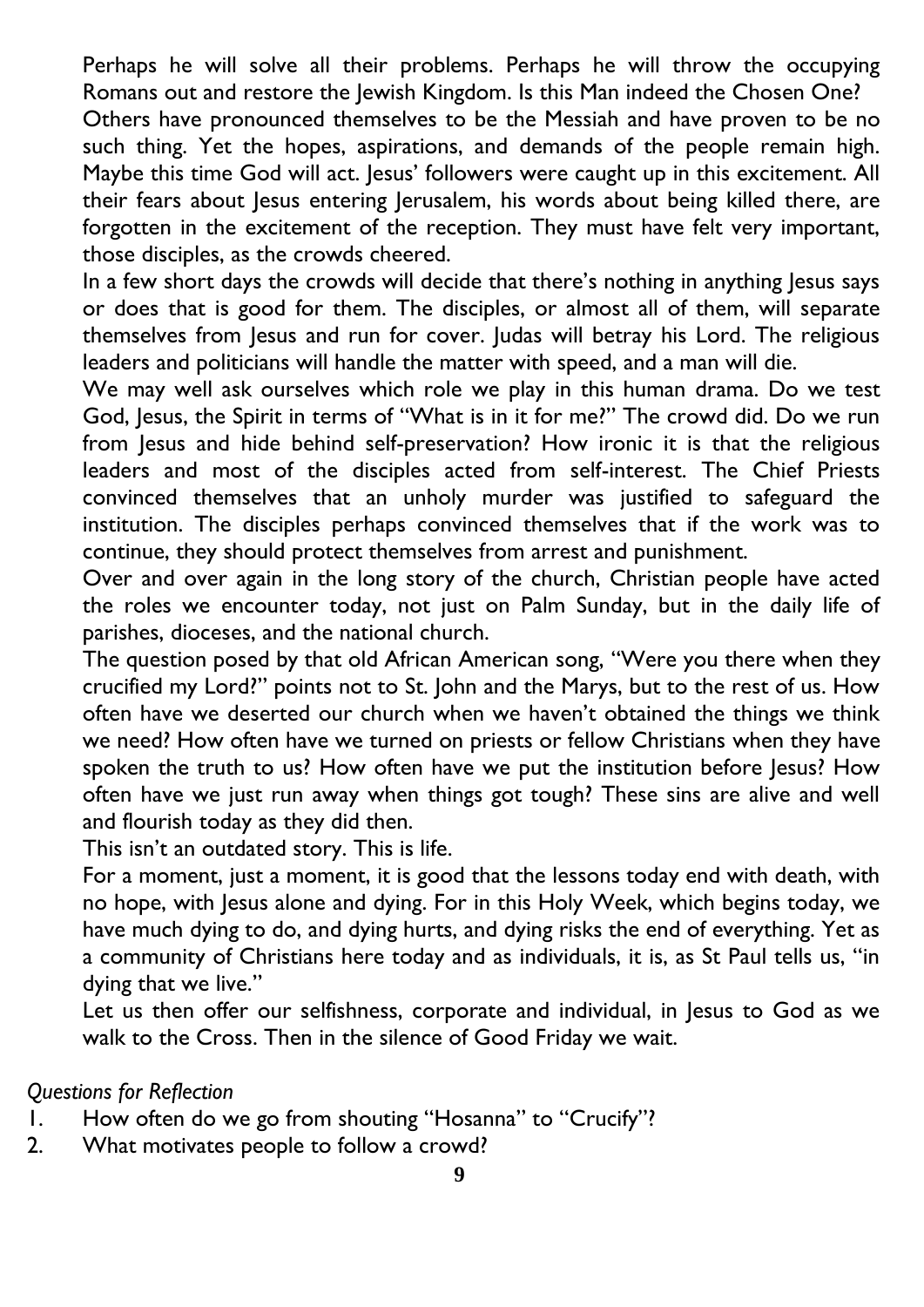- 3. Is there anything else from the passage that speaks to you not already discussed? What is it?
- 4. What will you do this week in your Monday-to-Saturday ministry in response to what you have heard today?

# *Prayers of Intercession*

We pray to you, Lord of palm-branches and the cross, for you understand us and in love you have promised not to push away any who come to you. So we pray for people who feel pushed away: pushed away from a living faith in Jesus by pressure from friends and family; those who feel pushed away by other people in churches if they do not share the same kinds of ideas, or ways, or clothes; for people who are pushed out by those who want power, whose main love is to be noticed, to have control.

God of love, hear our prayer.

We pray for your church that all those who trust in Jesus will be made able by your Spirit to follow his humility, to see and imitate his servant life, to welcome and not to condemn. Help your church to be like Jesus. We pray to you, Lord of palmbranches and the cross, for you know the warm glow of being praised and the loneliness of being hated.

God of love, hear our prayer.

We pray for world leaders, quick to stand in the limelight taking decisions which affect everyone in the world but slow at times to do the steady, less glamorous work to which they are called. We pray for world leaders to understand their role to serve the peoples of the world, that posturing will be replaced by practical action to make a difference, and jockeying for position be replaced by genuine efforts to feed the hungry, clothe the naked and care for those who are weak. God of love, hear our prayer.

In days when food banks are required in our land to feed families who struggle to provide the basics for life, we ask that you will re-arrange our priorities and help us to live more like Jesus.

God of love, hear our prayer.

We pray to you, Lord of palm-branches and the cross, because you know how quickly life changes to death. We pray for those who have recently lost those whom they have loved. In the shock, confusion, pain and sorrow especially of unexpected loss, we pray for hearts to be open to the comfort of your Spirit, shown through friendship and community and as deep calls to deep. We remember those we know who mourn in these days, and we name them before you now...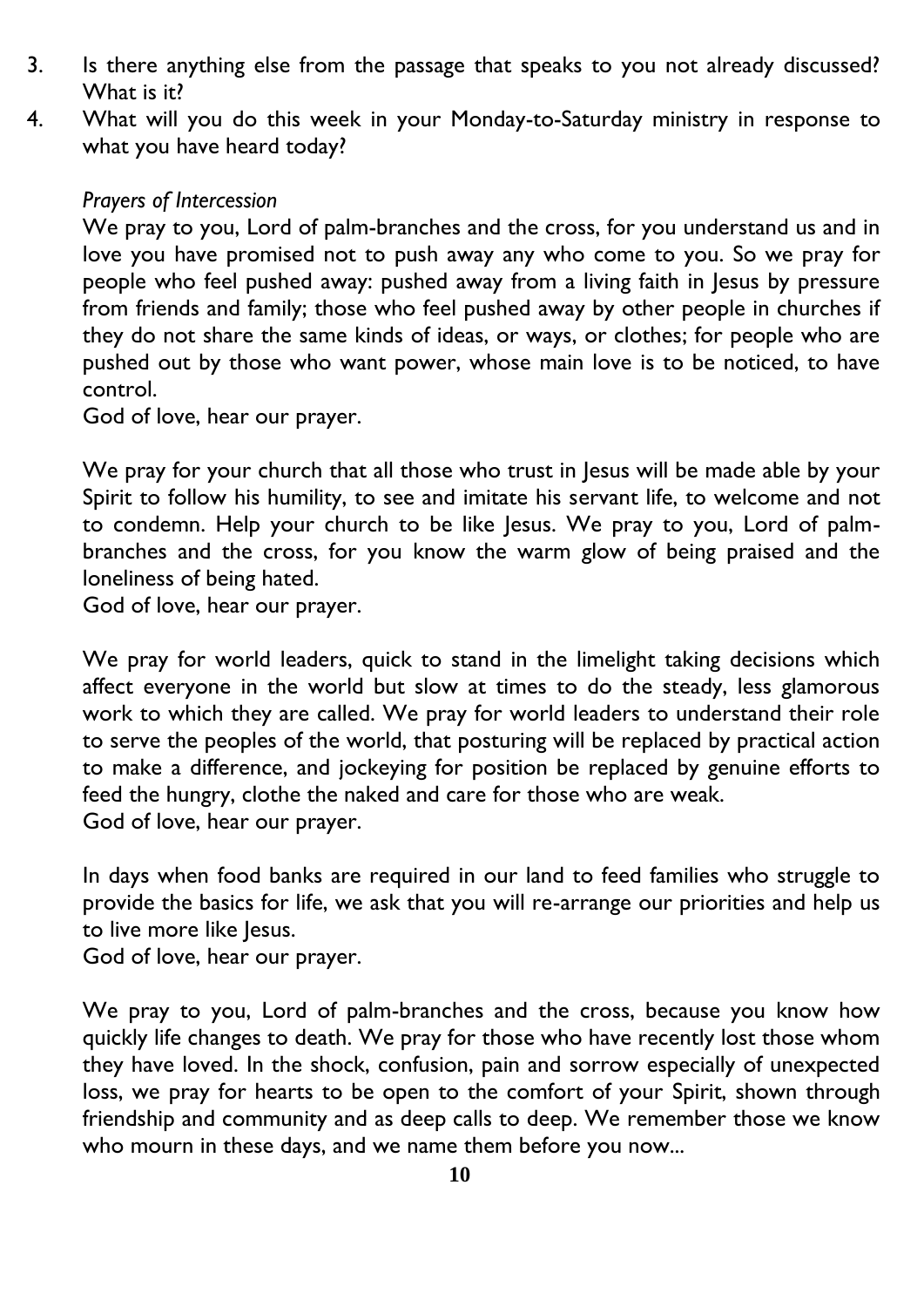God of love, hear our prayer.

We ask, God of grace, that you will make us more like some of the crowd: that we will follow Jesus and give him our praise in the way we live; that we will turn away from wrong and evil and stand on the Master's side, that we will be faithful in worshipping the one who has come in the Lord's name through our singing, our worship, our prayers, our attention, in giving our skills, time and means through the days of our lives; Bless, we pray, all that is given to your glory and the good of many. Through Jesus who is the Saviour of all. Amen

Gathering our prayers and praises into one let us pray with confidence as our Saviour has taught us.

**Our Father in heaven, hallowed be your name Your kingdom come, your will be done on earth as it is in heaven. Give us today our daily bread, forgive us our sins. As we forgive those who sin against us. Lead us not into temptation but deliver us from evil. For the kingdom the power and the glory are yours, Now and forever. Amen**

# *Liturgy of the Passion : Luke 22: 14 – 23:49*

*Traditionally, when we gather on Palm Sunday, we hear the story of the Passion read,*  either by a lone voice, or in a dramatized version. On our own, we can read it and *meditate on it. Take it slowly, enter into the drama of the story, and allow God to speak through the words on the page into our hearts.*

# *The Institution of the Lord's Supper*

When the hour came, Jesus took his place at the table, and the apostles with him. He said to them, 'I have eagerly desired to eat this Passover with you before I suffer; for I tell you, I will not eat it until it is fulfilled in the kingdom of God.' Then he took a cup, and after giving thanks he said, 'Take this and divide it among yourselves; for I tell you that from now on I will not drink of the fruit of the vine until the kingdom of God comes.' Then he took a loaf of bread, and when he had given thanks, he broke it and gave it to them, saying, 'This is my body, which is given for you. Do this in remembrance of me.' And he did the same with the cup after supper, saying, 'This cup that is poured out for you is the new covenant in my blood. But see, the one who betrays me is with me, and his hand is on the table. For the Son of Man is going as it has been determined, but woe to that one by whom he is betrayed!' Then they began to ask one another which one of them it could be who would do this.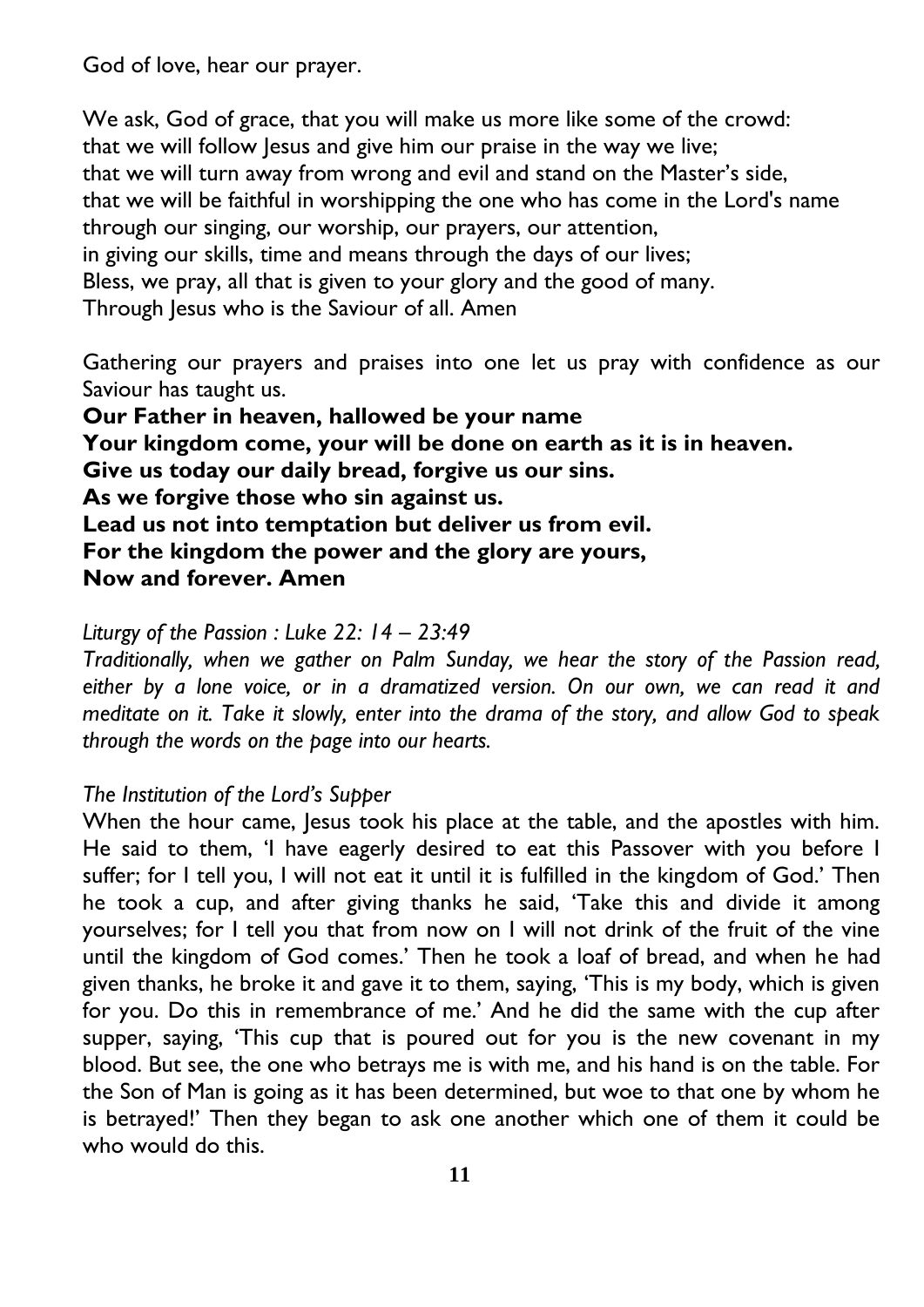# *The Dispute about Greatness*

A dispute also arose among them as to which one of them was to be regarded as the greatest. But he said to them, 'The kings of the Gentiles lord it over them; and those in authority over them are called benefactors. But not so with you; rather the greatest among you must become like the youngest, and the leader like one who serves. For who is greater, the one who is at the table or the one who serves? Is it not the one at the table? But I am among you as one who serves.

'You are those who have stood by me in my trials; and I confer on you, just as my Father has conferred on me, a kingdom, so that you may eat and drink at my table in my kingdom, and you will sit on thrones judging the twelve tribes of Israel.

## *Jesus Predicts Peter's Denial*

'Simon, Simon, listen! Satan has demanded to sift all of you like wheat, but I have prayed for you that your own faith may not fail; and you, when once you have turned back, strengthen your brothers.' And he said to him, 'Lord, I am ready to go with you to prison and to death!' Jesus said, 'I tell you, Peter, the cock will not crow this day, until you have denied three times that you know me.'

## *Purse, Bag, and Sword*

He said to them, 'When I sent you out without a purse, bag, or sandals, did you lack anything?' They said, 'No, not a thing.' He said to them, 'But now, the one who has a purse must take it, and likewise a bag. And the one who has no sword must sell his cloak and buy one. For I tell you, this scripture must be fulfilled in me, "And he was counted among the lawless"; and indeed what is written about me is being fulfilled.' They said, 'Lord, look, here are two swords.' He replied, 'It is enough.'

# *Jesus Prays on the Mount of Olives*

He came out and went, as was his custom, to the Mount of Olives; and the disciples followed him. When he reached the place, he said to them, 'Pray that you may not come into the time of trial.' Then he withdrew from them about a stone's throw, knelt down, and prayed, 'Father, if you are willing, remove this cup from me; yet, not my will but yours be done.' Then an angel from heaven appeared to him and gave him strength. In his anguish he prayed more earnestly, and his sweat became like great drops of blood falling down on the ground. When he got up from prayer, he came to the disciples and found them sleeping because of grief, and he said to them, 'Why are you sleeping? Get up and pray that you may not come into the time of trial.'

# *The Betrayal and Arrest of Jesus*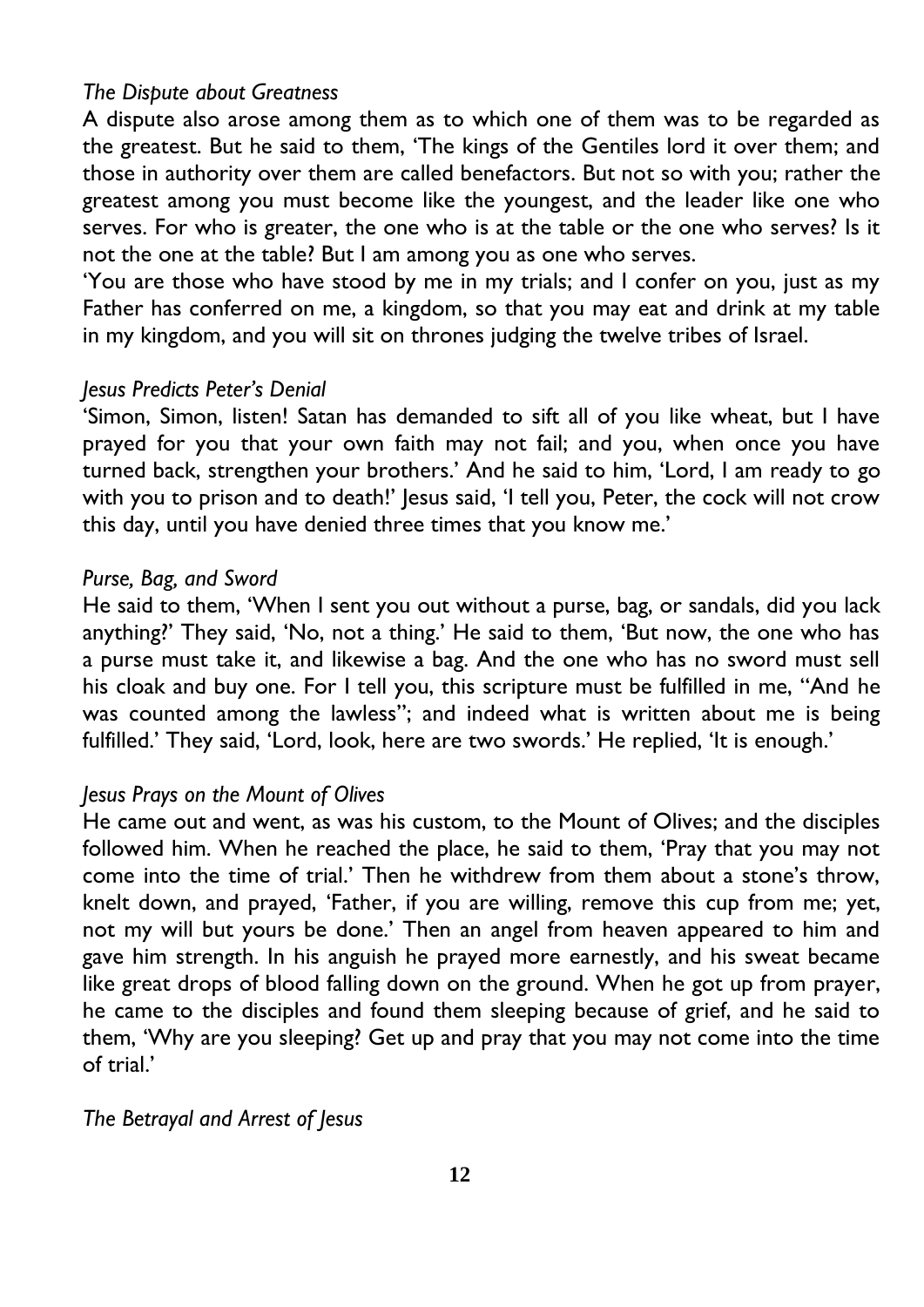While he was still speaking, suddenly a crowd came, and the one called Judas, one of the twelve, was leading them. He approached Jesus to kiss him; but Jesus said to him, 'Judas, is it with a kiss that you are betraying the Son of Man?' When those who were around him saw what was coming, they asked, 'Lord, should we strike with the sword?' Then one of them struck the slave of the high priest and cut off his right ear. But Jesus said, 'No more of this!' And he touched his ear and healed him. Then Jesus said to the chief priests, the officers of the temple police, and the elders who had come for him, 'Have you come out with swords and clubs as if I were a bandit? When I was with you day after day in the temple, you did not lay hands on me. But this is your hour, and the power of darkness!'

#### *Peter Denies Jesus*

Then they seized him and led him away, bringing him into the high priest's house. But Peter was following at a distance. When they had kindled a fire in the middle of the courtyard and sat down together, Peter sat among them. Then a servant-girl, seeing him in the firelight, stared at him and said, 'This man also was with him.' But he denied it, saying, 'Woman, I do not know him.' A little later someone else, on seeing him, said, 'You also are one of them.' But Peter said, 'Man, I am not!' Then about an hour later yet another kept insisting, 'Surely this man also was with him; for he is a Galilean.' But Peter said, 'Man, I do not know what you are talking about!' At that moment, while he was still speaking, the cock crowed. The Lord turned and looked at Peter. Then Peter remembered the word of the Lord, how he had said to him, 'Before the cock crows today, you will deny me three times.' And he went out and wept bitterly.

# *The Mocking and Beating of Jesus*

Now the men who were holding Jesus began to mock him and beat him; they also blindfolded him and kept asking him, 'Prophesy! Who is it that struck you?' They kept heaping many other insults on him.

## *Jesus before the Council*

When day came, the assembly of the elders of the people, both chief priests and scribes, gathered together, and they brought him to their council. They said, 'If you are the Messiah, tell us.' He replied, 'If I tell you, you will not believe; and if I question you, you will not answer. But from now on the Son of Man will be seated at the right hand of the power of God.' All of them asked, 'Are you, then, the Son of God?' He said to them, 'You say that I am.' Then they said, 'What further testimony do we need? We have heard it ourselves from his own lips!'

# *Jesus before Pilate*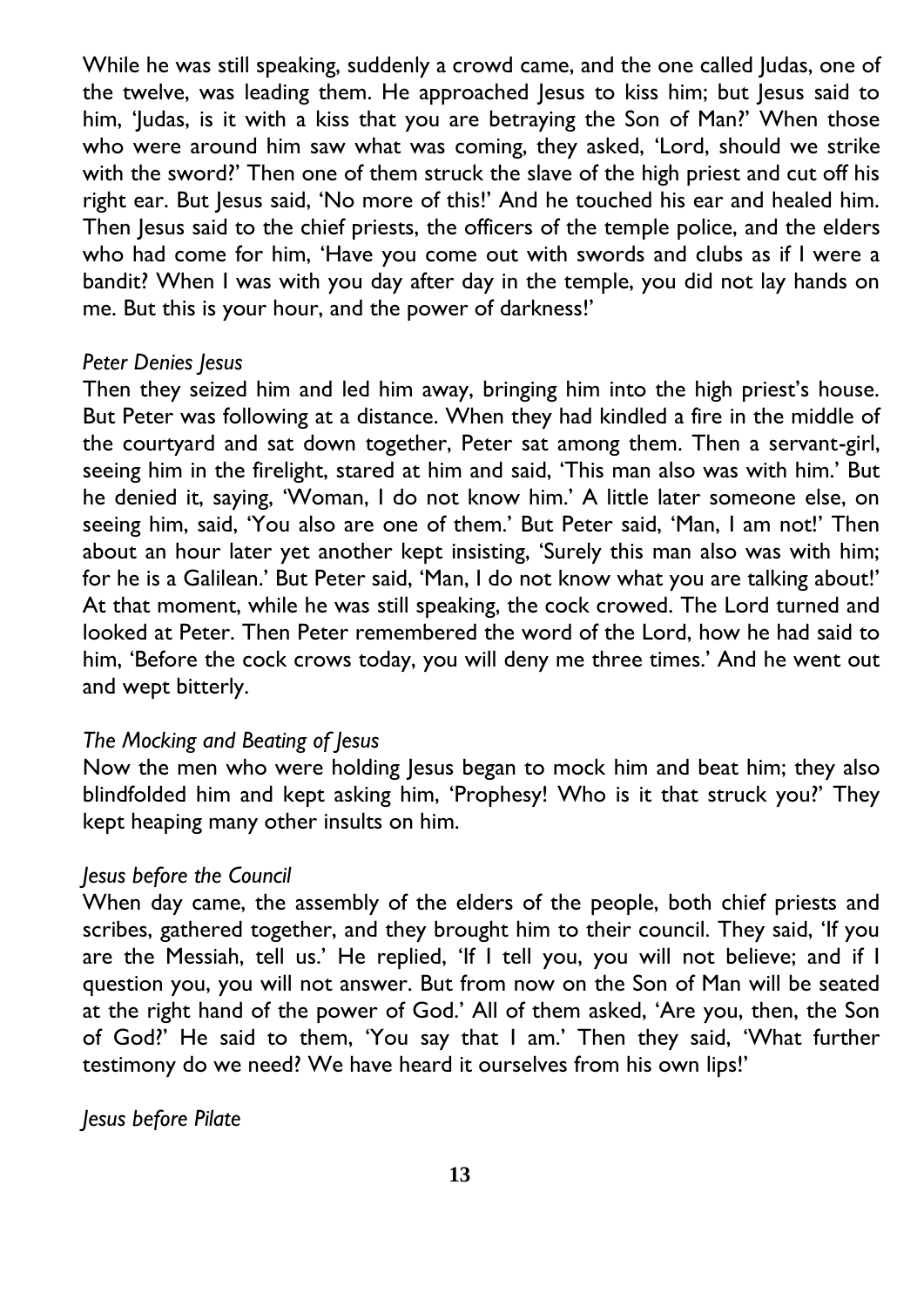Then the assembly rose as a body and brought Jesus before Pilate. They began to accuse him, saying, 'We found this man perverting our nation, forbidding us to pay taxes to the emperor, and saying that he himself is the Messiah, a king.' Then Pilate asked him, 'Are you the king of the Jews?' He answered, 'You say so.' Then Pilate said to the chief priests and the crowds, 'I find no basis for an accusation against this man.' But they were insistent and said, 'He stirs up the people by teaching throughout all Judea, from Galilee where he began even to this place.'

#### *Jesus before Herod*

When Pilate heard this, he asked whether the man was a Galilean. And when he learned that he was under Herod's jurisdiction, he sent him off to Herod, who was himself in Jerusalem at that time. When Herod saw Jesus, he was very glad, for he had been wanting to see him for a long time, because he had heard about him and was hoping to see him perform some sign. He questioned him at some length, but Jesus gave him no answer. The chief priests and the scribes stood by, vehemently accusing him. Even Herod with his soldiers treated him with contempt and mocked him; then he put an elegant robe on him and sent him back to Pilate. That same day Herod and Pilate became friends with each other; before this they had been enemies.

## *Jesus Sentenced to Death*

Pilate then called together the chief priests, the leaders, and the people, and said to them, 'You brought me this man as one who was perverting the people; and here I have examined him in your presence and have not found this man guilty of any of your charges against him. Neither has Herod, for he sent him back to us. Indeed, he has done nothing to deserve death. I will therefore have him flogged and release him.'

Then they all shouted out together, 'Away with this fellow! Release Barabbas for us!' (This was a man who had been put in prison for an insurrection that had taken place in the city, and for murder.) Pilate, wanting to release Jesus, addressed them again; but they kept shouting, 'Crucify, crucify him!' A third time he said to them, 'Why, what evil has he done? I have found in him no ground for the sentence of death; I will therefore have him flogged and then release him.' But they kept urgently demanding with loud shouts that he should be crucified; and their voices prevailed. So Pilate gave his verdict that their demand should be granted. He released the man they asked for, the one who had been put in prison for insurrection and murder, and he handed Jesus over as they wished.

#### *The Crucifixion of Jesus*

As they led him away, they seized a man, Simon of Cyrene, who was coming from the country, and they laid the cross on him, and made him carry it behind Jesus. A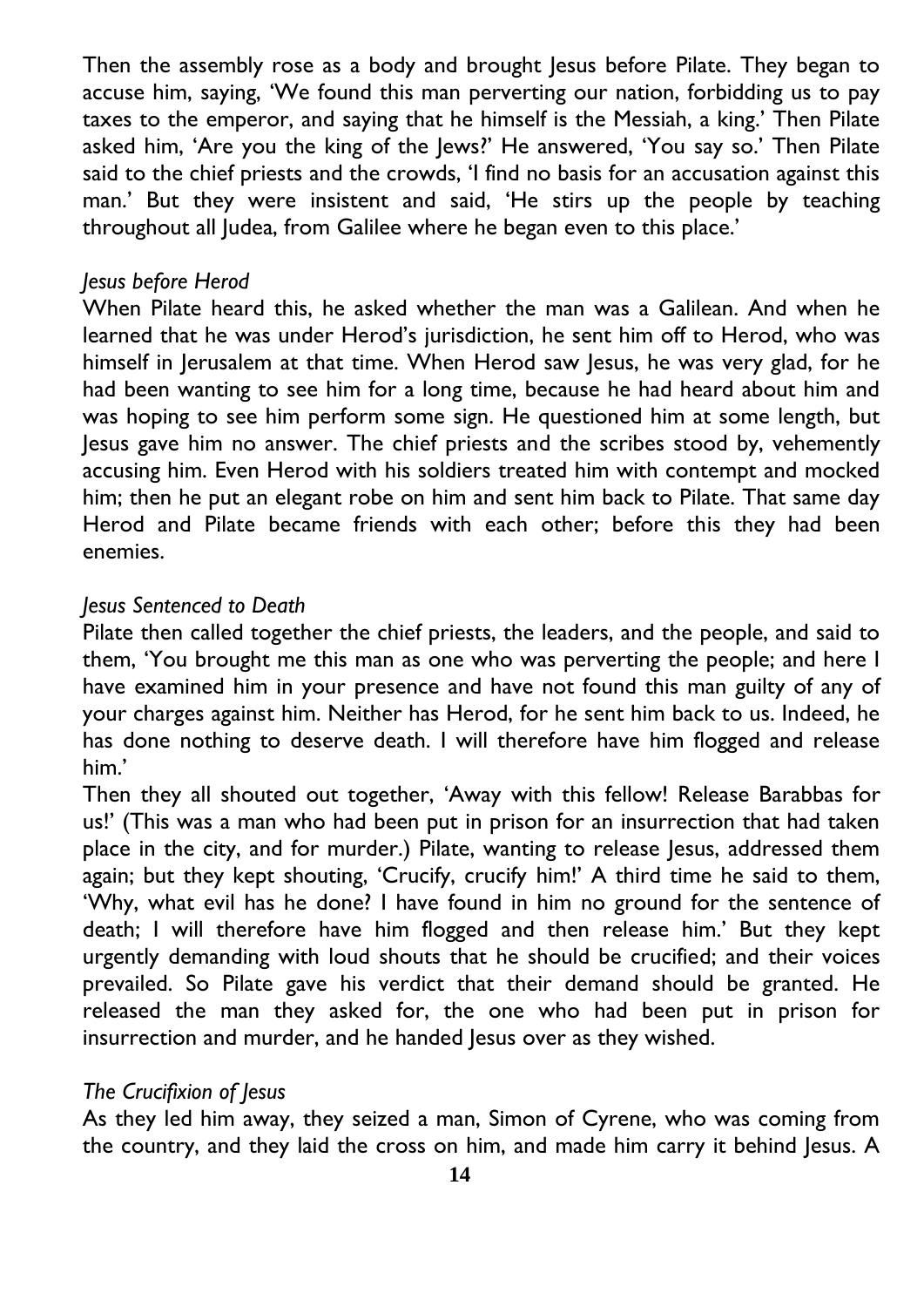great number of the people followed him, and among them were women who were beating their breasts and wailing for him. But Jesus turned to them and said, 'Daughters of Jerusalem, do not weep for me, but weep for yourselves and for your children. For the days are surely coming when they will say, "Blessed are the barren, and the wombs that never bore, and the breasts that never nursed." Then they will begin to say to the mountains, "Fall on us"; and to the hills, "Cover us." For if they do this when the wood is green, what will happen when it is dry?'

Two others also, who were criminals, were led away to be put to death with him. When they came to the place that is called The Skull, they crucified Jesus there with the criminals, one on his right and one on his left. Then Jesus said, 'Father, forgive them; for they do not know what they are doing.' And they cast lots to divide his clothing. And the people stood by, watching; but the leaders scoffed at him, saying, 'He saved others; let him save himself if he is the Messiah of God, his chosen one!' The soldiers also mocked him, coming up and offering him sour wine, and saying, 'If you are the King of the Jews, save yourself!' There was also an inscription over him, 'This is the King of the Jews.'

One of the criminals who were hanged there kept deriding him and saying, 'Are you not the Messiah? Save yourself and us!' But the other rebuked him, saying, 'Do you not fear God, since you are under the same sentence of condemnation? And we indeed have been condemned justly, for we are getting what we deserve for our deeds, but this man has done nothing wrong.' Then he said, 'Jesus, remember me when you come into your kingdom.' He replied, 'Truly I tell you, today you will be with me in Paradise.'

# *The Death of Jesus*

It was now about noon, and darkness came over the whole land until three in the afternoon, while the sun's light failed; and the curtain of the temple was torn in two. Then Jesus, crying with a loud voice, said, 'Father, into your hands I commend my spirit.' Having said this, he breathed his last. When the centurion saw what had taken place, he praised God and said, 'Certainly this man was innocent.' And when all the crowds who had gathered there for this spectacle saw what had taken place, they returned home, beating their breasts. But all his acquaintances, including the women who had followed him from Galilee, stood at a distance, watching these things.

## *The Burial of Jesus*

Now there was a good and righteous man named Joseph, who, though a member of the council, had not agreed to their plan and action. He came from the Jewish town of Arimathea, and he was waiting expectantly for the kingdom of God. This man went to Pilate and asked for the body of Jesus. Then he took it down, wrapped it in a linen cloth, and laid it in a rock-hewn tomb where no one had ever been laid. It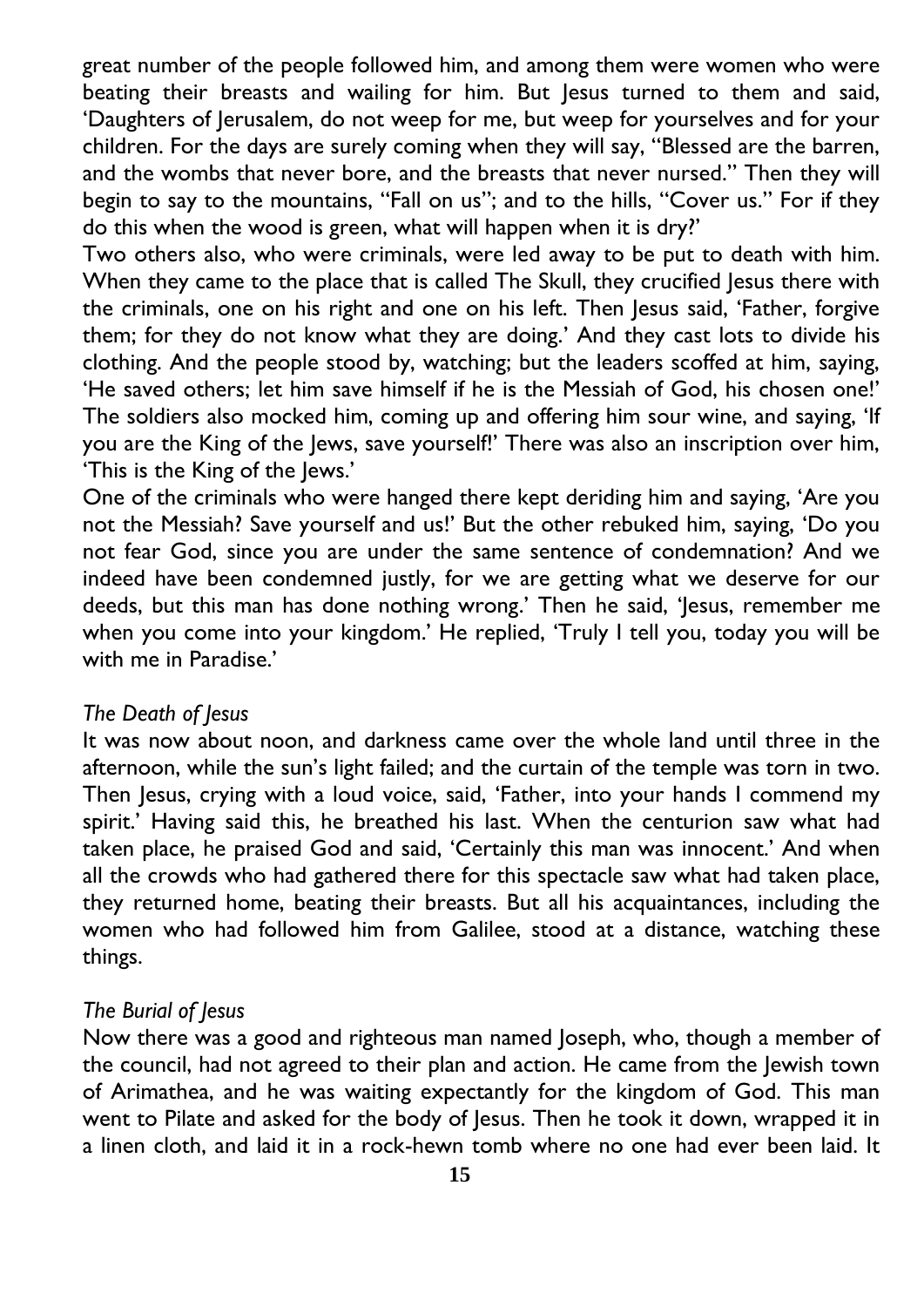was the day of Preparation, and the sabbath was beginning. The women who had come with him from Galilee followed, and they saw the tomb and how his body was laid. Then they returned, and prepared spices and ointments. On the sabbath they rested according to the commandment.

*Spend some time in quiet reflection as we turn our thoughts towards the events of Holy Week and Easter*



Lord Jesus Christ, I have read the story of your last week on earth, the story we call the passion story. And I ponder all that you did and said and all that you chose not to do and not to say.

I reflect on the meaning of the events for me today, for I know that it is by your cross and your passion that humankind is freed from guilt and sin and set right with God, your Father and my Father. You, who were sinless, were content to live a human life and to die not just any human death, but an awful form of capital punishment.

Help me to understand more of this great mystery that God incarnate should lay down his life for me and for all people. Give me also a care for all those who suffer in today's world from cruelty, from vicious political regimes and from neglect. Help me to understand how I should respond to the challenge of this story as I seek to be faithful to you this Holy Week and every week. Amen.

*Hymn*

My song is love unknown, my Saviour's love to me, love to the loveless shown, that they might lovely be. O who am I, that for my sake my Lord should take frail flesh and die?

He came from his blest throne, salvation to bestow; but men made strange, and none the longed-for Christ would know. But oh, my Friend, my Friend indeed, who at my need his life did spend!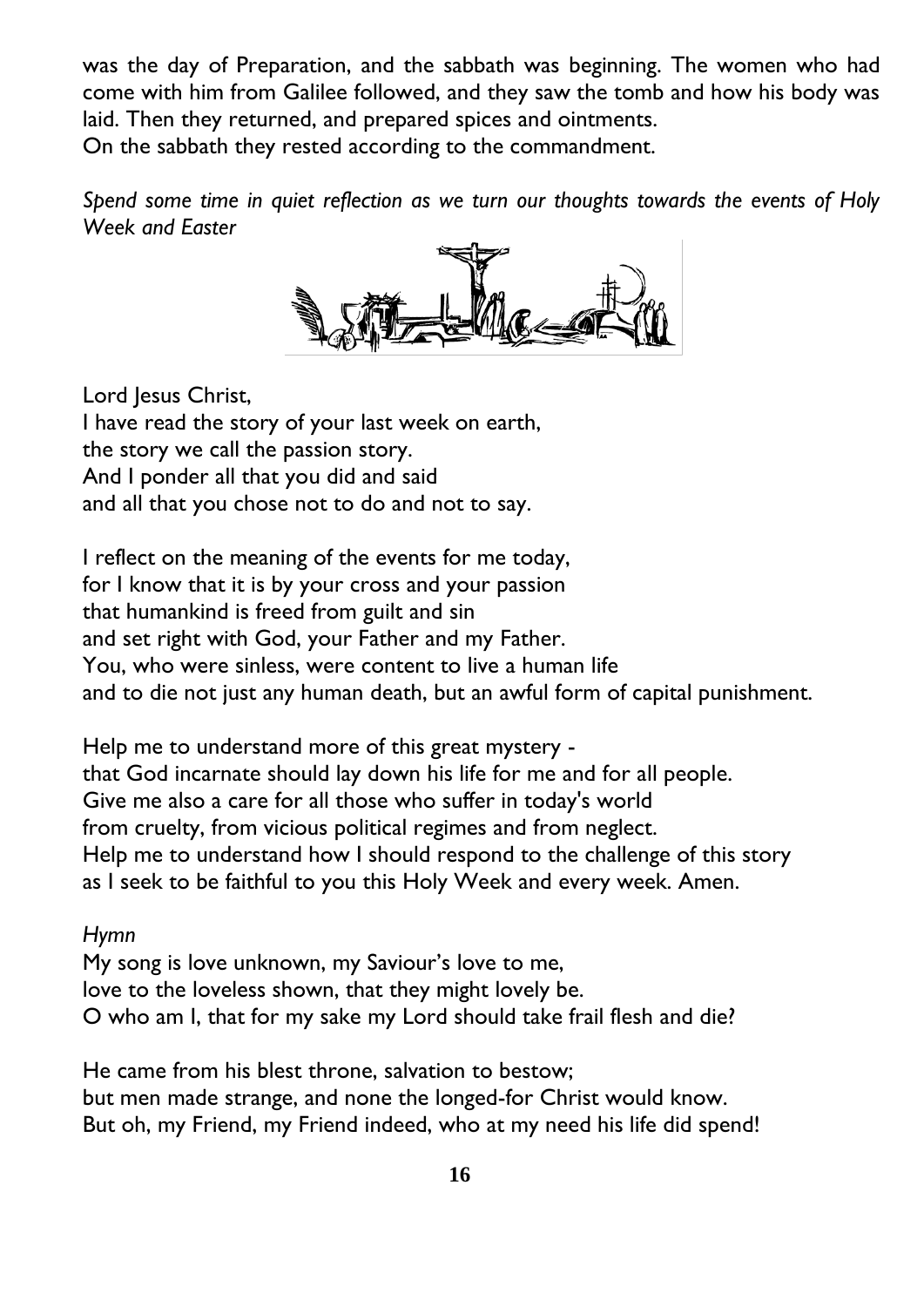Sometimes they strew his way, and his sweet praises sing; resounding all the day hosannas to their King. Then "Crucify!" is all their breath, and for his death they thirst and cry.

Why, what hath my Lord done? What makes this rage and spite? He made the lame to run, he gave the blind their sight. Sweet injuries! Yet they at these themselves displease and 'gainst him rise.

They rise, and needs will have my dear Lord made away; a murderer they save, the Prince of Life they slay. Yet cheerful he to suffering goes, that he his foes from thence might free.

In life, no house, no home my Lord on earth might have; in death, no friendly tomb but what a stranger gave. What may I say? Heav'n was his home, but mine the tomb wherein he lay.

Here might I stay and sing, no story so divine; never was love, dear King, never was grief like thine. This is my Friend, in whose sweet praise I all my days could gladly spend.

# *Final Prayer*

Most merciful God, by the death and resurrection of your Son Jesus Christ you delivered and saved the world: grant that by faith in him who suffered on the cross we may triumph in the power of his victory; through Jesus Christ your Son our Lord. Amen

# **An act of Spiritual Communion**

*You may wish to find a space for prayer in front of a cross, a candle, or a special place. You might choose to make your Spiritual Communion at a particular time of day, or after viewing a live streamed service.*

*Reflect on the day and on your relationships.*

- *What good things have come from God today?*
- *Where have I fallen short?*
- *What might I do tomorrow? You may wish to say or pray*

Lord, have mercy. Christ, have mercy. Lord, have mercy.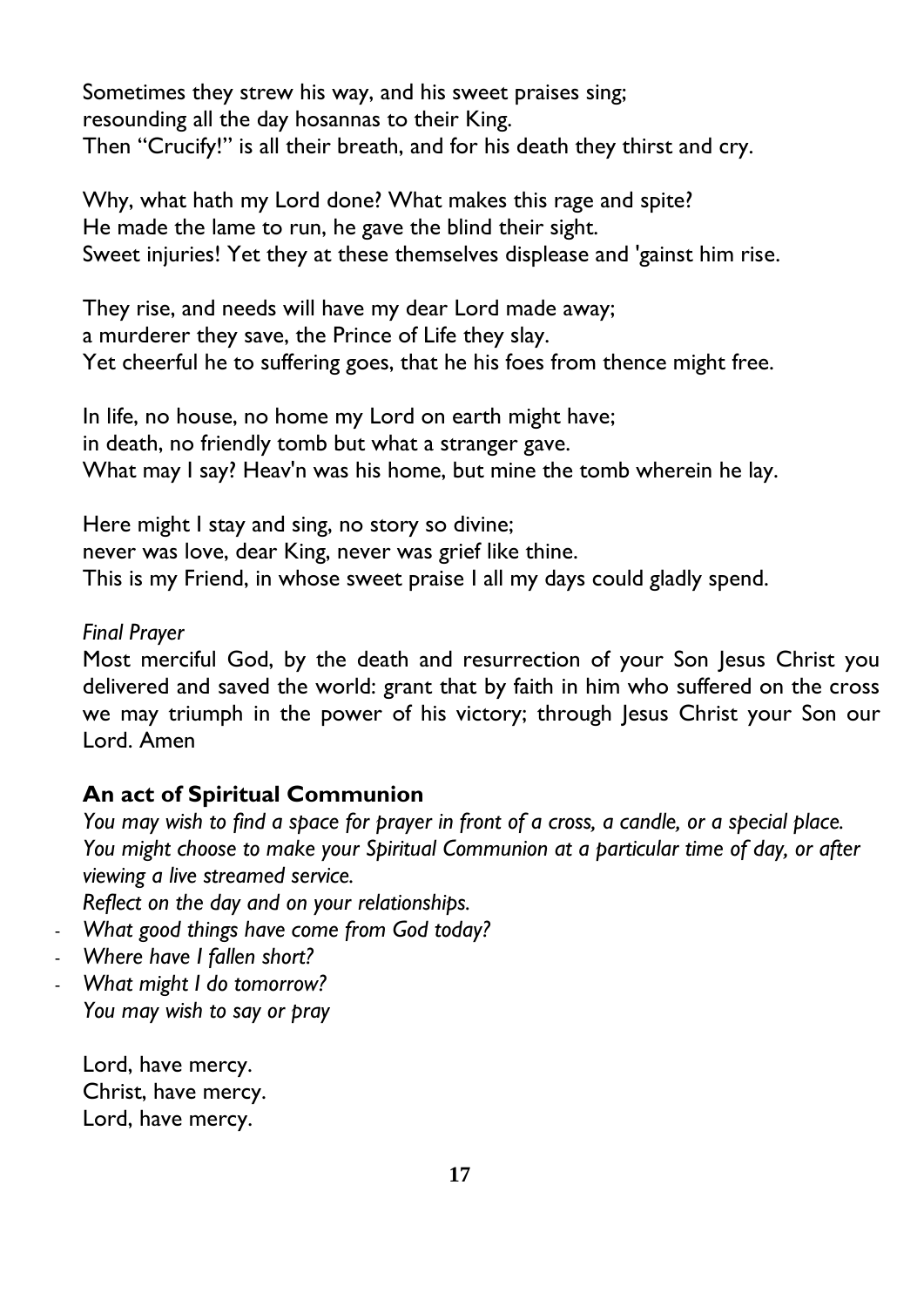*Read the following words from Scripture. If you have access to today's readings for Holy Communion, you may wish to read and reflect on them.*

Jesus said, 'I am the bread of life. Whoever comes to me will never be hungry, and whoever believes in me will never be thirsty.' *John 6.35*

*Pray for the needs of the world, for your local community, and for those close to you. End with the Lord's Prayer.*

Our Father...

*Give thanks for the saving death and resurrection of Jesus and ask him to be with you now.* Thanks be to you, Lord Jesus Christ, for all the benefits you have given me, for all the pains and insults you have borne for me. Since I cannot now receive you sacramentally, I ask you to come spiritually into my heart.

O most merciful redeemer, friend and brother, may I know you more clearly, love you more dearly, and follow you more nearly, day by day. Amen. *after the Prayer of St Richard of Chichester*

*Conclude with the following:*

The Lord bless us, and preserve us from all evil, and keep us in eternal life. **Amen.**

# **A prayer for all those affected by coronavirus**

Keep us, good Lord, under the shadow of your mercy. Sustain and support the anxious, be with those who care for the sick, and lift up all who are brought low; that we may find comfort knowing that nothing can separate us from your love in Christ Jesus our Lord. **Amen.**

> **Clergy Team The Rev'd. Canon Peter Coates The Vicarage, Church Street, Spilsby, PE23 5EF email: [peter.coates50@yahoo.com](mailto:peter.coates50@yahoo.com)** Tel: 01790 752526

**The Rev'd. Ms. Fran Jeffries The Rectory, Horbling Lane, Stickney PE22 8DQ email: [revfjeffries@outlook.com](mailto:revfjeffries@outlook.com)**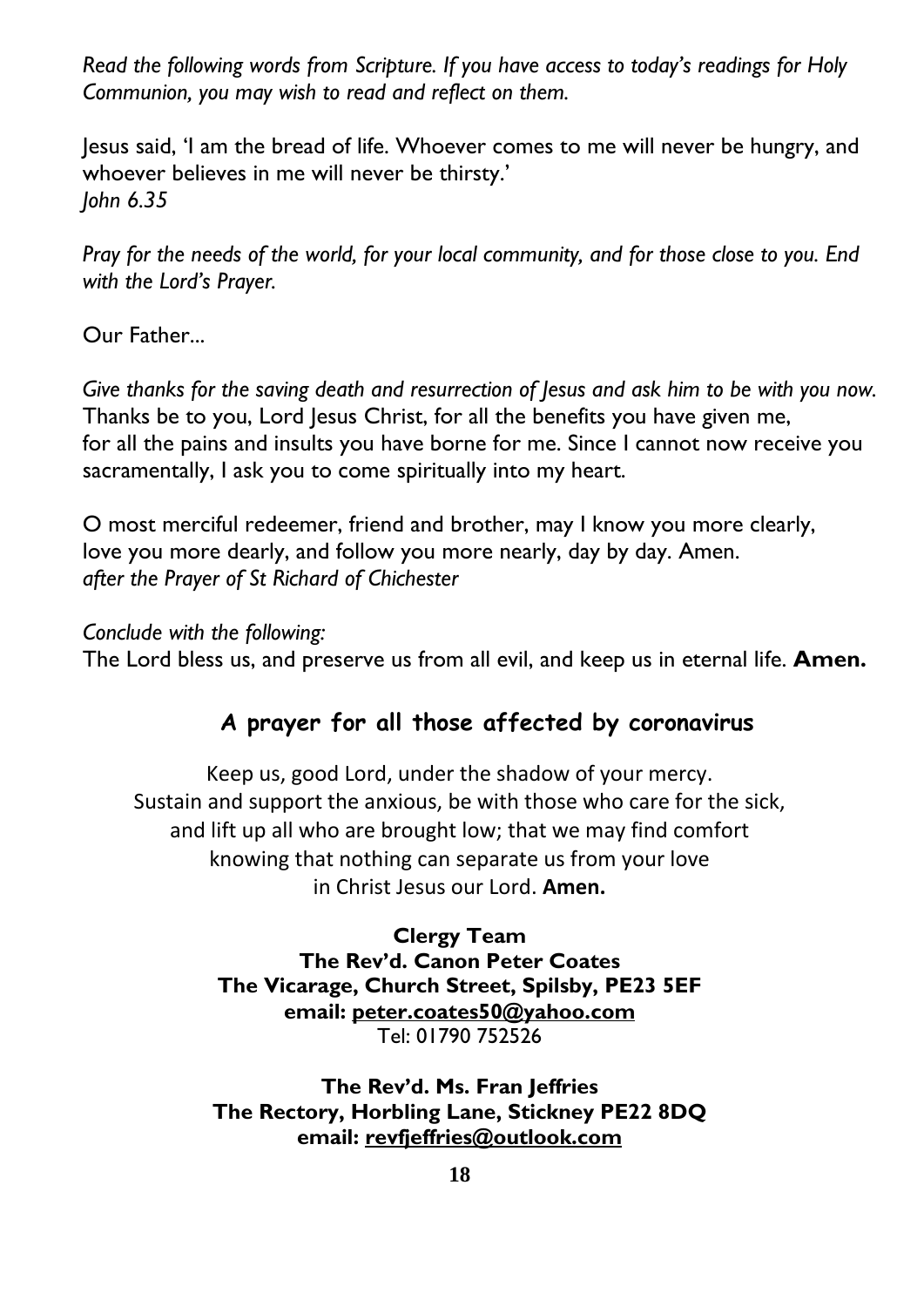# Tel: 01205 481183

#### **The Rev'd Judith Simons**

[revjudithsimons@hotmail.com](mailto:revjudithsimons@hotmail.com) Or Contact via Stickney Rectory – As above

**The Rev'd Mrs Jean Coates**

Contact via Spilsby Vicarage – As above email: **[coatesjean@yahoo.co.uk](mailto:coatesjean@yahoo.co.uk)**

**Rev'd. Mrs Teresa McLaughlin & Mr Paul McLaughlin –** Community Chaplain **The Rectory, Scremby Road Partney PE23 4PG [tmclaughlin@tiscali.co.uk](mailto:tmclaughlin@tiscali.co.uk)**

01790 752344

Most holy God and Father,

hear our prayers for all who strive for peace

and all who fight for justice.

Help us, who today remember the cost of war,

to work for a better tomorrow;

and, as we commend to you lives lost in terror and conflict,

bring us all, in the end, to the peace of your presence;

through Christ our Lord.

**Amen.**



[< Back to results](javascript:void(0))  Copy to clipboard toolbar requires Flash Player [You do not have Flash player installed, you can download it here](https://get.adobe.com/flashplayer/)

# **The Royal Maundy and the Badgers Author: Ronald Blythe**

# **Date: 01 April 2018**

Spring again. Holy Week once more. A hot sun and a cold wind. Plus 'The uncertain glory of an April day' (William Shakespeare). The grass having sprung, I give it the first mow of the year, and the garden is pulled together.

Countless flowers – never were there so many. And a few bees. And an orchestrated woodland of birds. Marsh marigolds are cupped over frogspawn in the